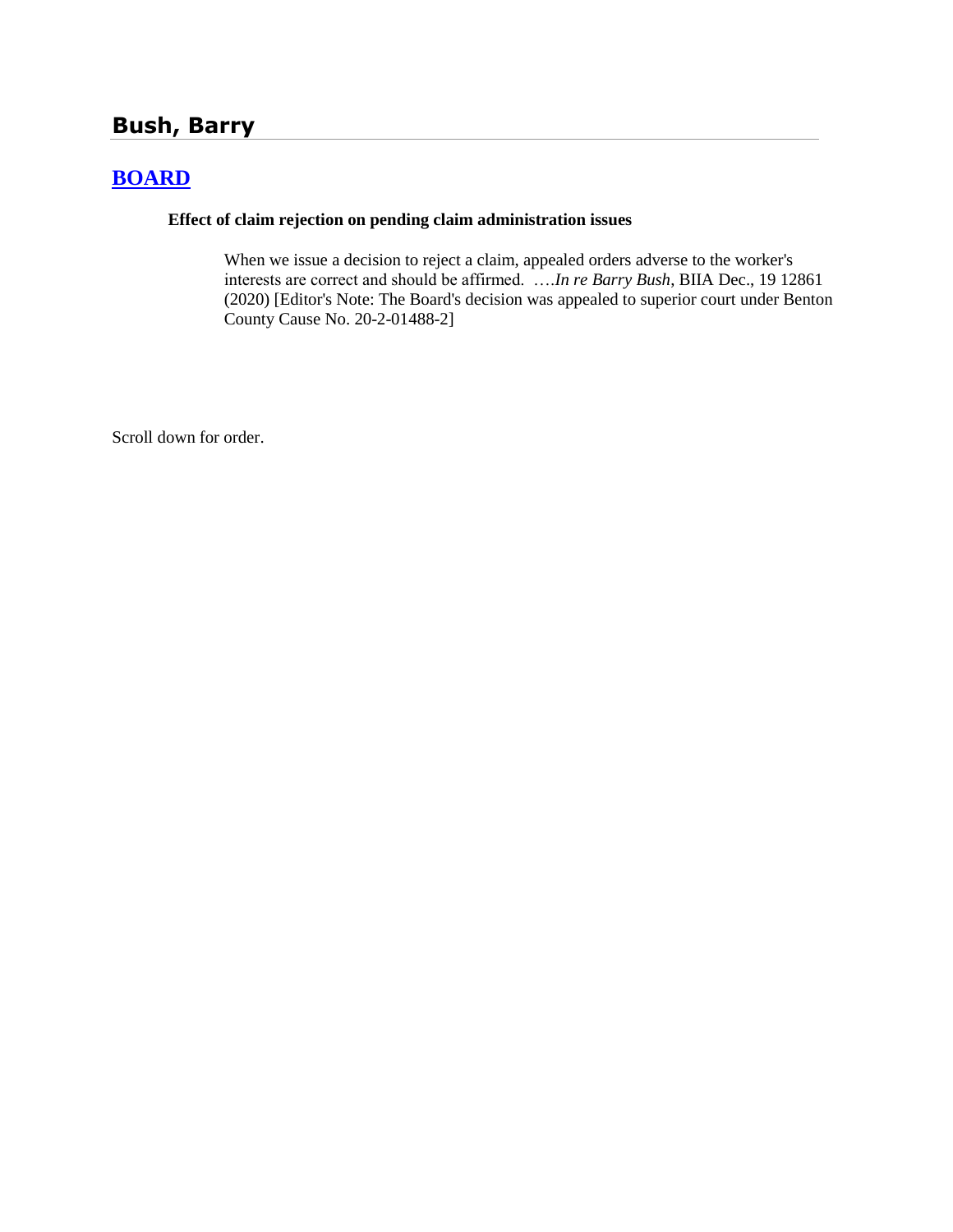#### **BEFORE THE BOARD OF INDUSTRIAL INSURANCE APPEALS STATE OF WASHINGTON**

**)**

**)**

**IN RE: BARRY A. BUSH )**

#### **DOCKET NOS. 19 12861, 19 13267, 19 19603, 19 19909, 19 22009, 19 22900 & 19 23606**

### **CLAIM NO. ZB-24636 ) DECISION AND ORDER**

Barry A. Bush filed a claim with the Department of Labor and Industries, alleging that he had developed disabling medical conditions as the result of distinctive conditions of his employment. The Department allowed his claim for an occupational disease affecting both of his shoulders. Mr. Bush's employer, Vintners Logistics, LLC (Vintners), contests claim allowance and four additional orders that were adverse to its interests. Two of the orders authorized arthroscopic shoulder surgeries, one declared that Mr. Bush's employer was responsible for the entire costs of the claim, and one accepted responsibility for specified left shoulder conditions. Mr. Bush also contests two orders that were adverse to his interests. One denied responsibility for cervical degenerative disc degeneration and the other denied authorization for a left shoulder MRI procedure.

Our industrial appeals judge reversed the Department order that allowed Mr. Bush's claim and directed the Department to issue an order that rejects his claim. Our judge also reversed the other orders that were adverse to Vintners and required the Department to take action in accordance with the rejection of the claim. But our judge also reversed the orders that Mr. Bush appealed because in view of her direction to the Department to reject his claim, she concluded that the orders were incorrect. We agree with our industrial appeals judge decision to reject the claim and reverse the other four orders that are adverse to Vintners' interests. We disagree with our industrial appeals judge's decision to reverse the orders adverse to Mr. Bush's interests. Because we reject the claim, it follows that the orders that are adverse to Mr. Bush's interests are correct and must be affirmed. We have granted review to take that action.

# **DECISION**

- 1. In Docket No. 19 12861, the claimant, Barry A. Bush, filed an appeal with the Board of Industrial Insurance Appeals on April 11, 2019, from an order of the Department of Labor and Industries dated April 1, 2019. In this order the Department affirmed the provisions of an order dated January 25, 2019, denying responsibility for a condition described as cervical disc degeneration. This order is correct and is affirmed.
- Page 1 of 6 2. In Docket No. 19 13267, the employer, Vintners Logistics, LLC, filed a protest with the Department of Labor and Industries on April 15, 2019. The Department forwarded it to the Board of Industrial Insurance Appeals as an appeal. The employer appeals a Department order dated March 29,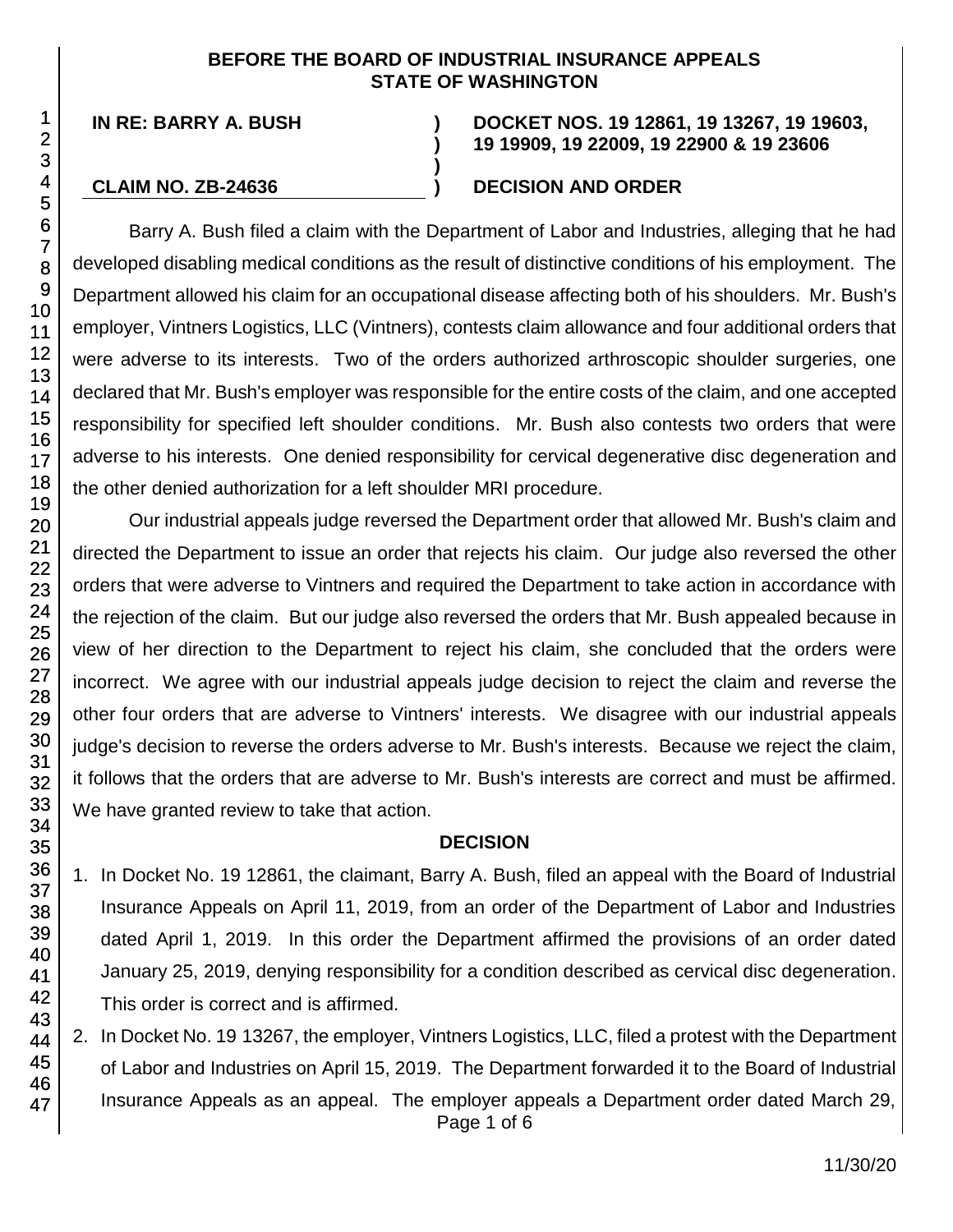2019. In this order, the Department affirmed the provisions of an order dated January 16, 2019, that allowed Mr. Bush's claim for an occupational disease for conditions diagnosed as bilateral shoulder impingement, right shoulder biciptal [*sic*] tendinitis, and osteoarthritis. This order is incorrect and is reversed and this matter is remanded to the Department to issue an order rejecting Mr. Bush's claim because his condition was not proximately caused by an occupational disease process or an industrial injury event.

- 3. In Docket No. 19 19603, the employer, Vintners Logistics, LLC, filed a protest with the Department of Labor and Industries on April 19, 2019. The Department forwarded it to the Board of Industrial Insurance Appeals as an appeal. The employer appeals a Department order dated May 1, 2019. In this order, the Department affirmed the provisions of an order dated April 18, 2019, authorizing arthroscopic shoulder surgery that was to include biceps tendon repair. This order is incorrect and is reversed and this matter is remanded to the Department to issue an order denying authorization for arthroscopic shoulder surgery that includes biceps tendon repair because Mr. Bush's claim has been rejected.
- 4. In Docket No. 19 19909, the employer, Vintners Logistics, LLC, filed an appeal with the Board of Industrial Insurance Appeals on September 20, 2019, from an order of the Department of Labor and Industries dated September 20, 2019. In this order the Department affirmed the provisions of an order dated April 30, 2019, that declared that the date of manifestation of Mr. Bush's occupational disease was March 8, 2018, that the date of last injurious exposure was January 31, 2018, and that Vintners Logistics, LLC, was responsible for 100 percent of the costs of the claim. This order is incorrect and is reversed and this matter is remanded to the Department to issue an order declaring that because Mr. Bush's claim is rejected, there is no date of manifestation for an occupational disease, date of last injurious exposure, or responsible employer.
- 5. In Docket No. 19 22009, the employer, Vintners Logistics, LLC, filed an appeal with the Board of Industrial Insurance Appeals on November 5, 2019, from an order of the Department of Labor and Industries dated October 22, 2019. In this order, the Department affirmed the provisions of a letter dated April 5, 2019, authorizing arthroscopic shoulder surgery. This order is incorrect and is reversed and this matter is remanded to the Department to issue an order denying authorization for arthroscopic shoulder surgery because Mr. Bush's claim has been rejected.
- 6. In Docket No. 19 22900, the employer, Vintners Logistics, LLC, filed an appeal with the Board of Industrial Insurance Appeals on November 5, 2019, from an order of the Department of Labor and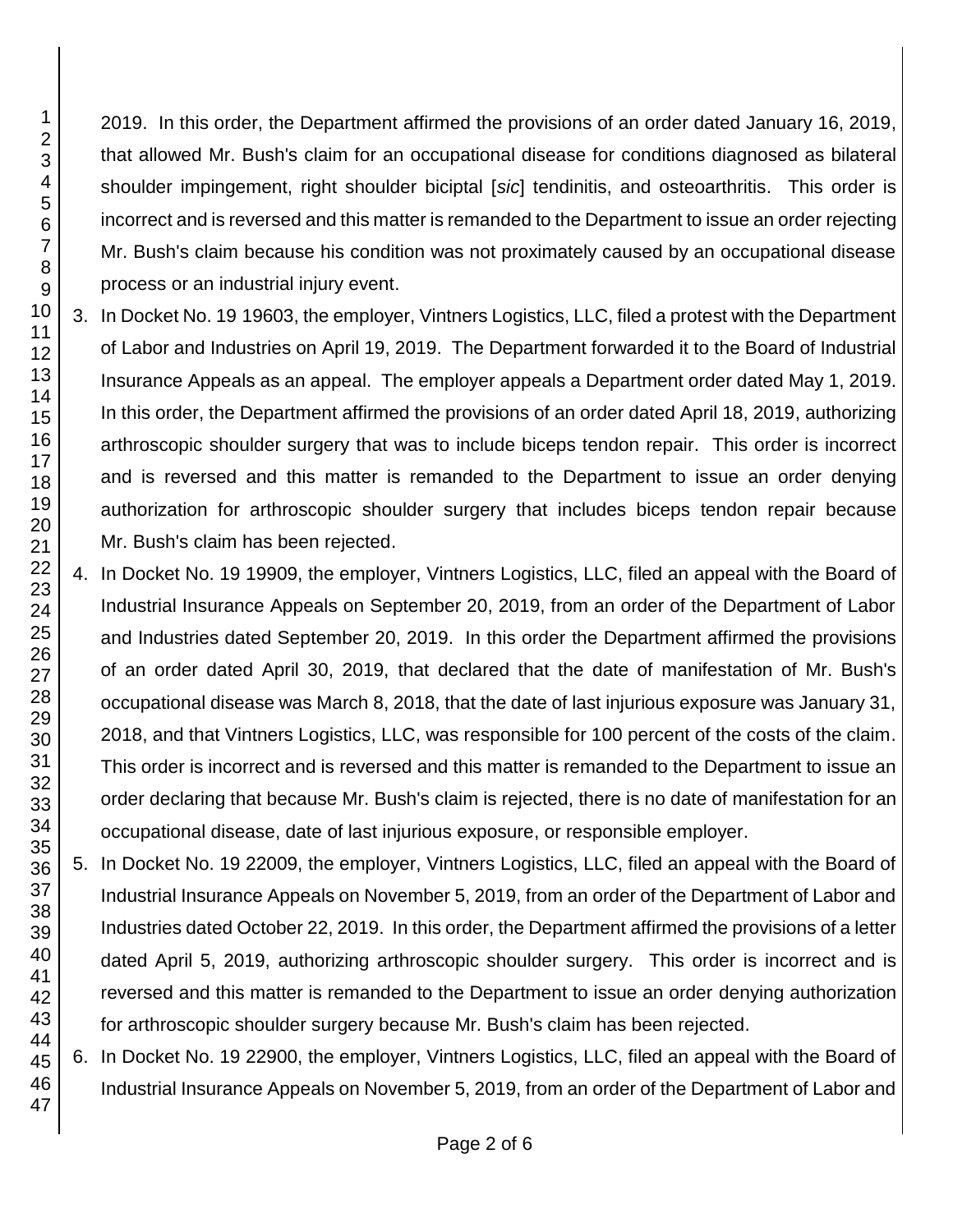Industries dated October 25, 2019. In this order, the Department accepted responsibility for conditions described as a left shoulder SLAP tear and left shoulder osteoarthritis. This order is incorrect and is reversed and this matter is remanded to the Department to issue an order denying responsibility for conditions described as a left shoulder SLAP tear and left shoulder osteoarthritis because Mr. Bush's claim has been rejected.

7. In Docket No. 19 23606, the claimant, Barry A. Bush, filed an appeal with the Board of Industrial Insurance Appeals on December 23, 2019, from a letter of the Department of Labor and Industries dated November 27, 2019. In this letter, the Department denied authorization for an MRI study without dye of the joint of Mr. Bush's left shoulder because the procedure was not medically necessary. This letter is correct and is affirmed.

# **FINDINGS OF FACT**

- 1. On September 14, 2019, December 22, 2019, and January 16, 2020, an industrial appeals judge certified that the parties agreed to include the Jurisdictional History in the Board record solely for jurisdictional purposes.
- 2. Barry A. Bush was 49 and 50 years old at the times that are relevant to the issues involved in these appeals. His relevant work experience has been in outside sales. From January 2017 through January 2018, Vintners Logistics, LLC (Vintners) employed Mr. Bush exclusively in a sales position, a job in which he drove a small SUV and performed primarily clerical work.
- 3. Mr. Bush received a medical discharge from the United States Marine Corp in 1988 because of a service-related cervical injury for which he obtained treatment on a routine basis at the V.A. for three years. The V.A. again began treating Mr. Bush for his cervical condition in 2002. Cervical MRI films dated December 1, 2016 revealed multilevel degenerative disc disease and an EMG study dated February 6, 2017, was positive for chronic C7 radiculopathy.
- 4. When the wine-making season began in August 2017, Mr. Bush's work functions changed so that in addition to his sales activities, he delivered empty wine barrels belonging to the wineries he visited. Barrels were delivered in a small box truck that held a maximum of 65 barrels. The empty barrels weighed between 100 and 120 pounds and were stacked two-high by Vintners' warehouse employees so that he did not have to repetitively reach over his head to unload them. Mr. Bush unloaded the barrels which were on the second tier by dropping them onto a used tire, which cushioned the fall. Mr. Bush then rolled the barrels to the back of the truck where winery employees removed and took them into the facility.
- 5. In August 2017, Mr. Bush delivered 324 barrels over the course of nine days; in September, 2017, he delivered 482 barrels in 10 days; and in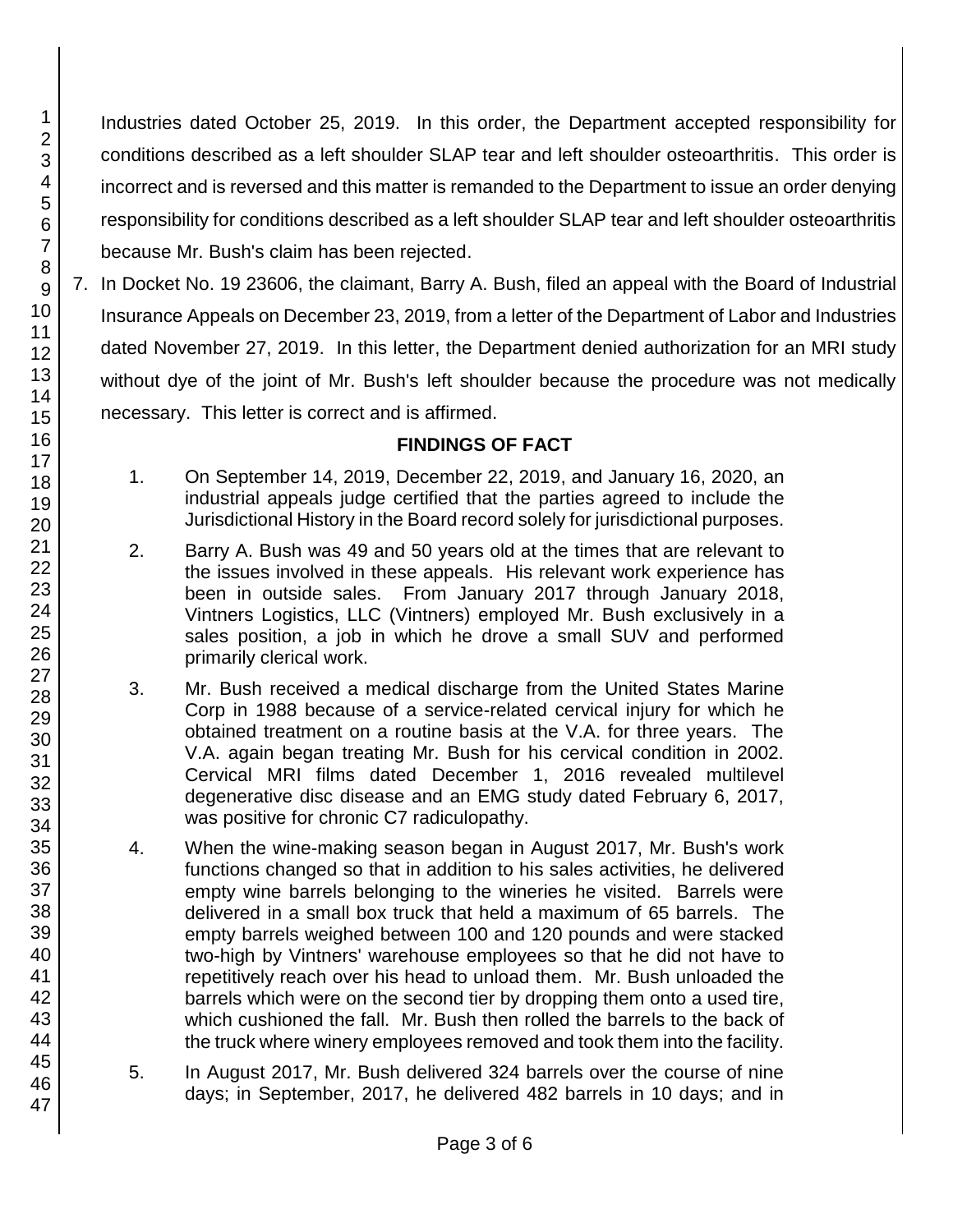October 2017, he delivered 6 barrels in a single day. Because winery employees unloaded 94 of the barrels, Mr. Bush unloaded 718 barrels during the 2017 wine-making season.

- 6. Mr. Bush developed bilateral shoulder pain in approximately September 2012. He was diagnosed with left shoulder tendinitis six months later.
- 7. The activities that Mr. Bush performed during the course of his employment with Vintners are common to all employments in general and in activities of daily living and they did not constitute distinctive conditions of his employment.
- 8. Mr. Bush's work activities for Vintners did not cause or aggravate his preexisting cervical disc degeneration.
- 9. Mr. Bush's work activities for Vintners did not cause or aggravate conditions described as bilateral shoulder impingement, right shoulder bicipital tendonitis or osteoarthritis or a left shoulder SLAP tear or left shoulder osteoarthritis

# **CONCLUSIONS OF LAW**

- 1. The Board of Industrial Insurance Appeals has jurisdiction over the parties and subject matter in these appeals.
- 2. Mr. Bush did not develop an occupational disease within the meaning of RCW 51.08.140 as the result of conditions of his employment for Vintners.
- 3. Under Docket No. 19 12861, the April 1, 2019 Department order, is correct and is affirmed.
- 4. Under Docket No. 19 13267, the March 29, 2019 Department order is incorrect and is reversed and this matter is remanded to the Department to issue an order rejecting Mr. Bush's claim because his condition(s) was/were not proximately caused or aggravated by an occupational disease process or an industrial injury event.
- 5. Under Docket No. 19 19603, the May 1, 2019 Department order is incorrect and is reversed and this matter is remanded to the Department to issue an order denying authorization for arthroscopic shoulder surgery that includes biceps tendon repair because Mr. Bush's claim has been rejected.
- 6. Under Docket No. 19 19909, the September 20, 2019 Department order is incorrect and is reversed and this matter is remanded to the Department to issue an order declaring that because Mr. Bush's claim is rejected, there is no date of manifestation, date of last injurious exposure, or responsible employer for an occupational disease.
- 7. Under Docket No. 19 22009, the October 22, 2019 Department order is incorrect and is reversed and this matter is remanded to the Department to issue an order denying authorization for arthroscopic shoulder surgery because Mr. Bush's claim has been rejected.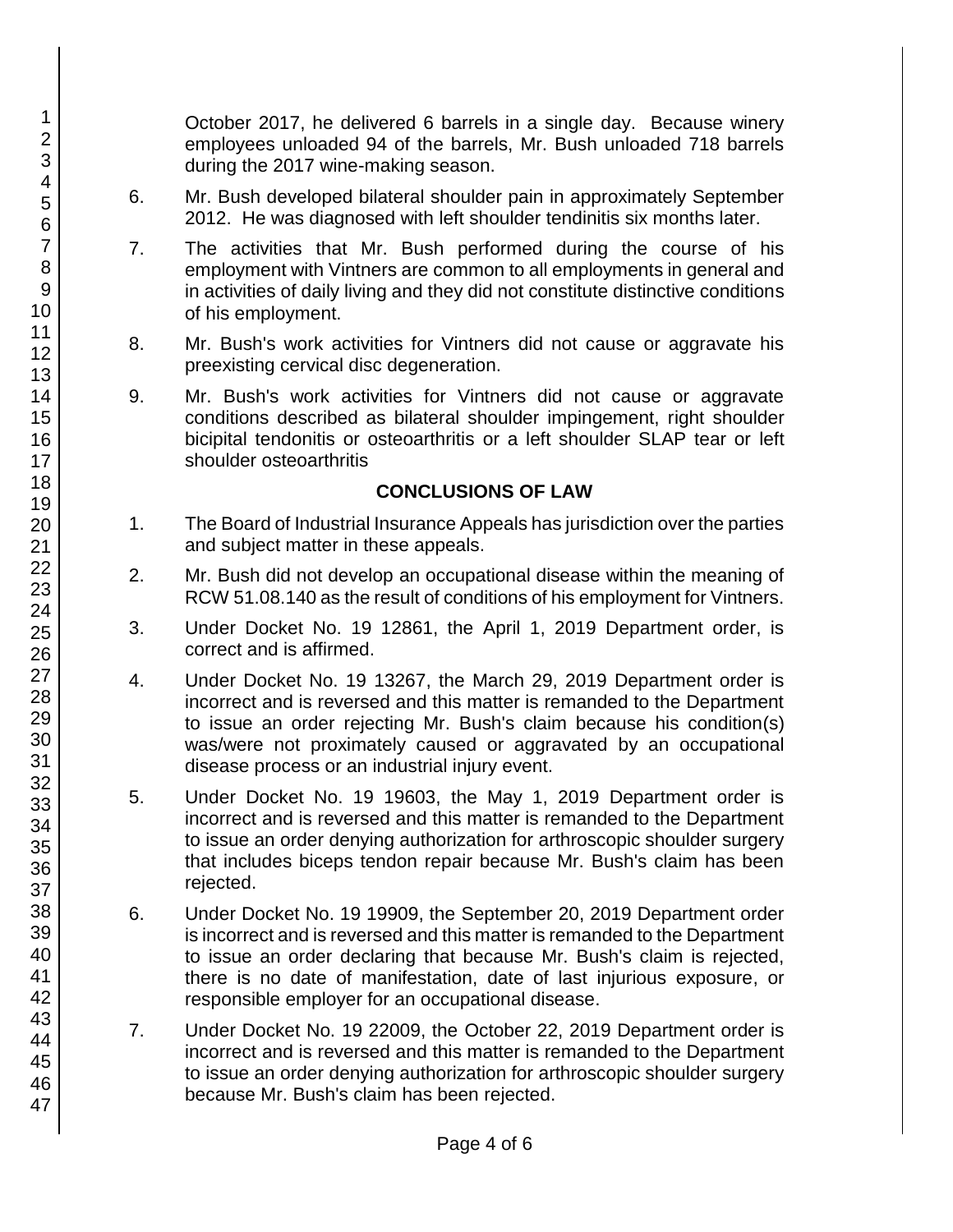- 8. Under Docket No. 19 22900, the October 25, 2019 Department order is incorrect and is reversed and this matter is remanded to the Department to issue an order denying responsibility for conditions described as a left shoulder SLAP tear and left shoulder osteoarthritis because Mr. Bush's claim has been rejected.
- 9. Under Docket No. 19 23606, the November 27, 2019 Department letter is correct and is affirmed.

Dated: November 30, 2020.

BOARD OF INDUSTRIAL INSURANCE APPEALS

BOARD OF INDUSTRIAL INSURAM<br>LINDA L. WILLIAMS, Chairperson<br>JAGK S. ENG, Member  $\boldsymbol{\star}$  S. ENG, Member